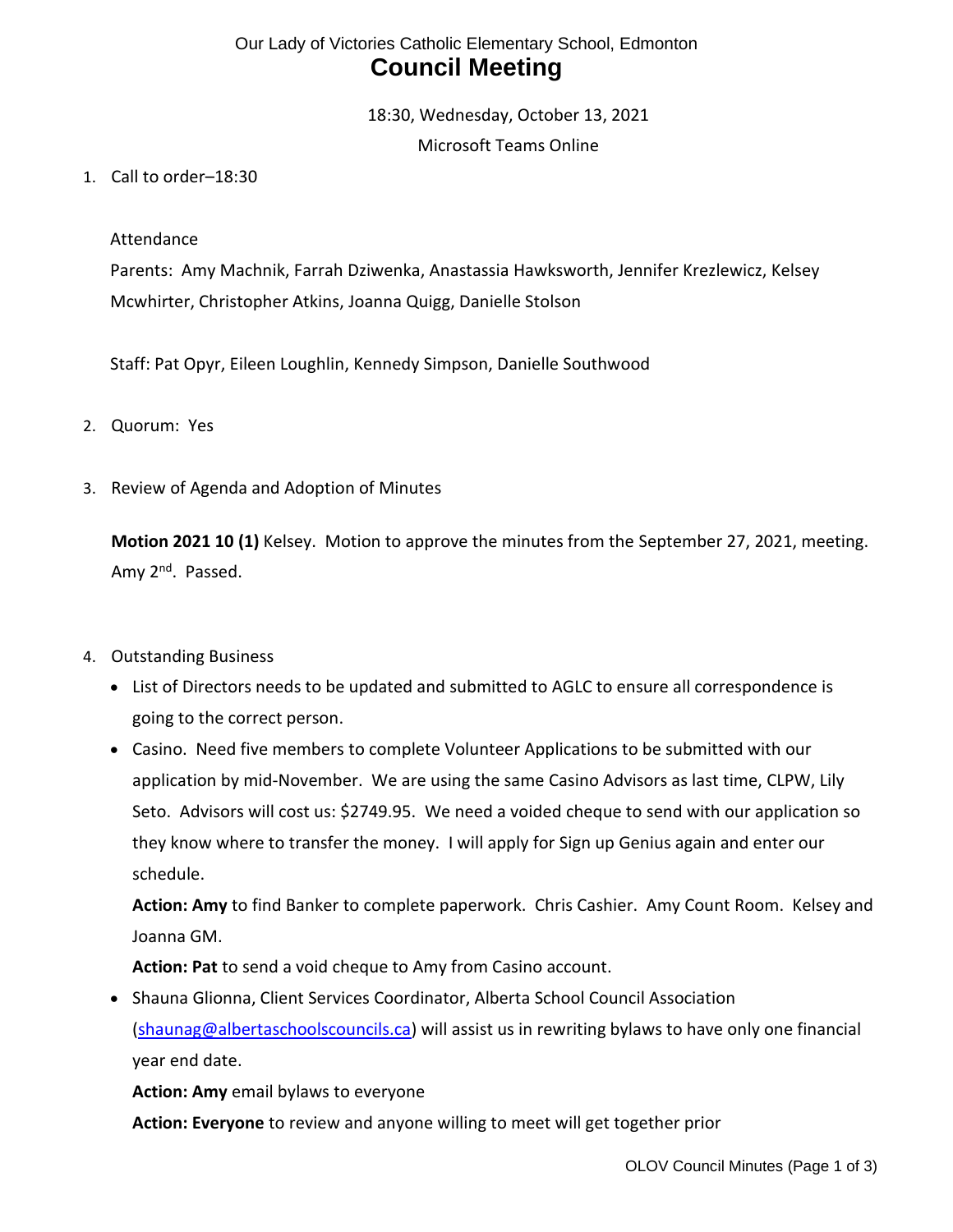## Our Lady of Victories Catholic Elementary School, Edmonton **Council Meeting**

- 5. Financial Report: Treasurer Farrah
	- Bank Balance: \$4137.09
	- Book Balance: \$2836.01
	- Fun week and school snacks still outstanding (\$34.71 for snacks and \$966.37 Fun Week)
	- Gr. 6 Farewell receipts for Subway etc. still have to be submitted (\$300)
	- Staff Appreciation \$584.27, which was over by about \$20.
	- School account for playground is separate so how should it be submitted? **Action: Pat** to confirm how that will be tracked and reported.
	- \$2500 donation to remain in trust for playground.
- 6. Fundraising
	- Kelsey updated Epicure details: \$25 box includes several dinners in a kit. She'll do it first week of November so it's in for Christmas.
	- Little Caesar's will be moved to the new year, before Jan 23 with delivery Feb. 7.
	- A March fundraiser (maybe cookies) and another in May.
	- Bottle Drive will be ongoing with Kelsey and Alana's trucks. Call for bottles next week Tuesday to Friday. Another one in January and then in the Spring.
	- Alina and Kelsey to discuss School Spirit Wear.
	- All three Cobs will give a percentage of sales if you mention OLOV.
- 7. Principal's Report
	- Class configurations are changing so a new teacher is being hired for Gr. 5. Each class, 4,5,6 will be in their own class for core subjects.
	- Meet the teacher night online was teacher's presenting slide shows so everyone could participate at their own time.
	- Terry Fox run was a success with fundraising goal exceeded.
	- Faith Day is next Monday, October 18. No school for staff.
	- Truth and Reconciliation Week was a success.
	- Leadership Club for Gr. 6 students to do announcements.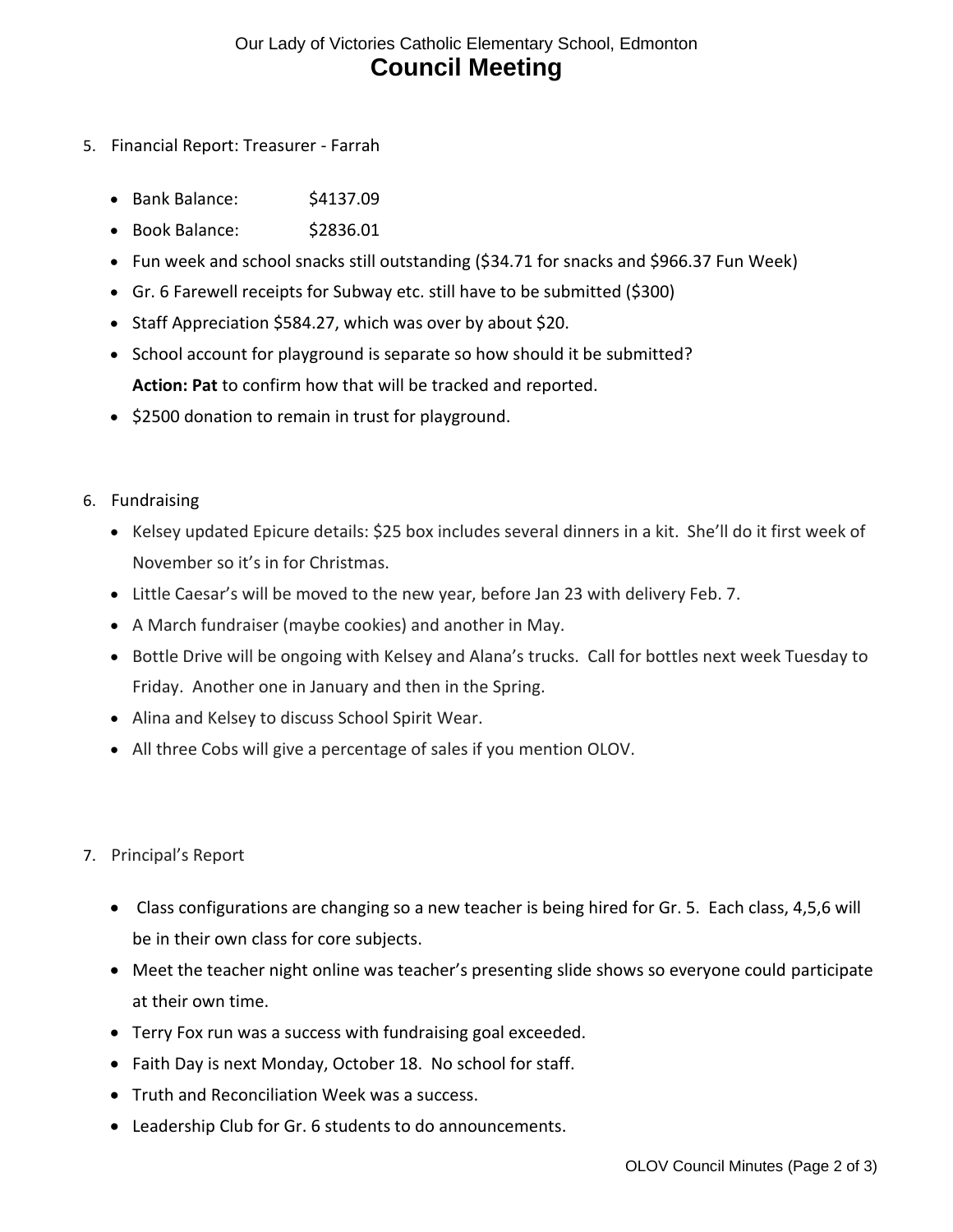## Our Lady of Victories Catholic Elementary School, Edmonton **Council Meeting**

- Recycling Club collects juice boxes daily from the classrooms.
- Teacher's Day
- Read In Week saw guests reading virtually to each class. Debbie Engel sent a book to the school.
- Oct. 5 School Pics. Nov. 10 retakes
- Thanksgiving Celebration was last week but the Gr. 4 students didn't receive their bibles yet. Father Dean will do another celebration for that.
- Halloween will be similar to last year. We'll follow Division guidelines as posted in Newsletter.
- Levels of Achievement Criteria have changed a bit on PowerTeacherPro. The entire document is on the school website. The levels are aligned with the Provincial Achievement Exams.
- School Division Updates: English Language Learning Dept gifted 20 culturally diverse books Each teacher received new Chromebook for classroom and small group work Physical Education and Sensory items arriving
- Everything in music room has been restocked and/or repaired
- Language Arts consultants have been in the school and are meeting with students and teachers to assess language arts skills.

#### 8. New Business

- Christmas Concert to be discussed next meeting.
- 9. Classroom Reports
	- Danielle: Gr. 1's have been adjusting to full day school routines. Made cards for health care workers and families and for Mr. Connolly Custodian Appreciation Day.
	- Kennedy: Gr. '3's have been making cards as well. Science connects the students to the outdoors so they are collecting rocks and making clay Earths. Kids are excited to be nature detectives.
	- Eileen: Kids are going out to the "forest" with an extra supervision and they are loving it and inventing all kinds of games.

Next meeting: 18:30, Wednesday, November 24, 2021

Adjourn: 19:20